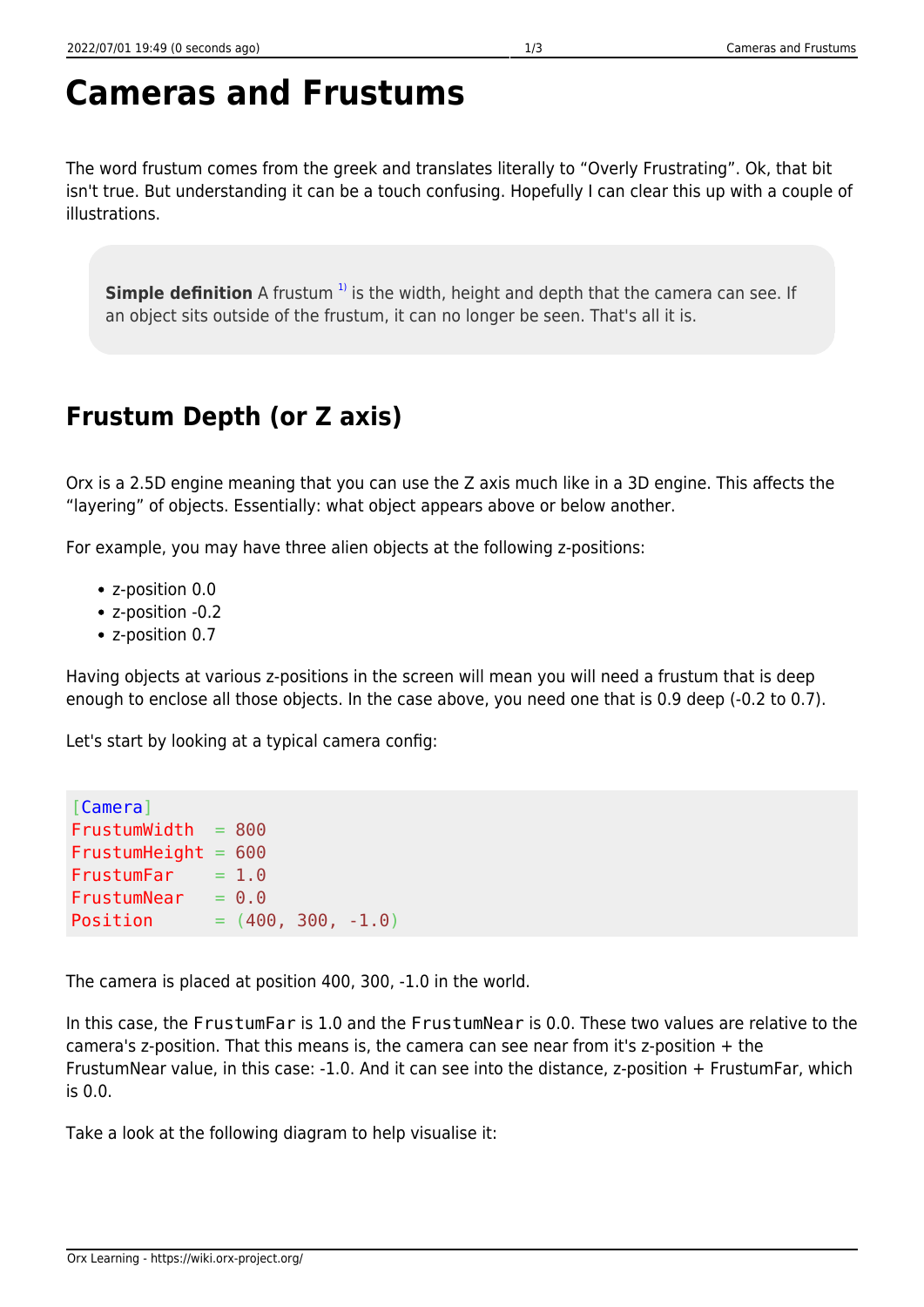

The image above shows the frustum near and far values represented by the dotted lines. Only objects within it can be seen.

The thing to keep in mind is that a camera can move on all axis. The frustum moves with it at all times. This is why the FrustumFar and FrustumNear values are relative to the camera.

This also means that moving the camera up and down the z-axis can have the effect of making your objects appear and disappear. Just be aware of that effect.

General points to note:

- FrustumNear cannot be strictly negative, as it cannot start behind the camera
- FrustumFar needs to be greater than FrustumNear

## **Frustum Width and Height (X and Y axis)**

The width and height is a little easier to grasp. In the Camera example config above, the FrustumWidth and FrustumHeight is 800 and 600 respectively.

This width and height is separate from the selected Display Width and Height, however, usually these